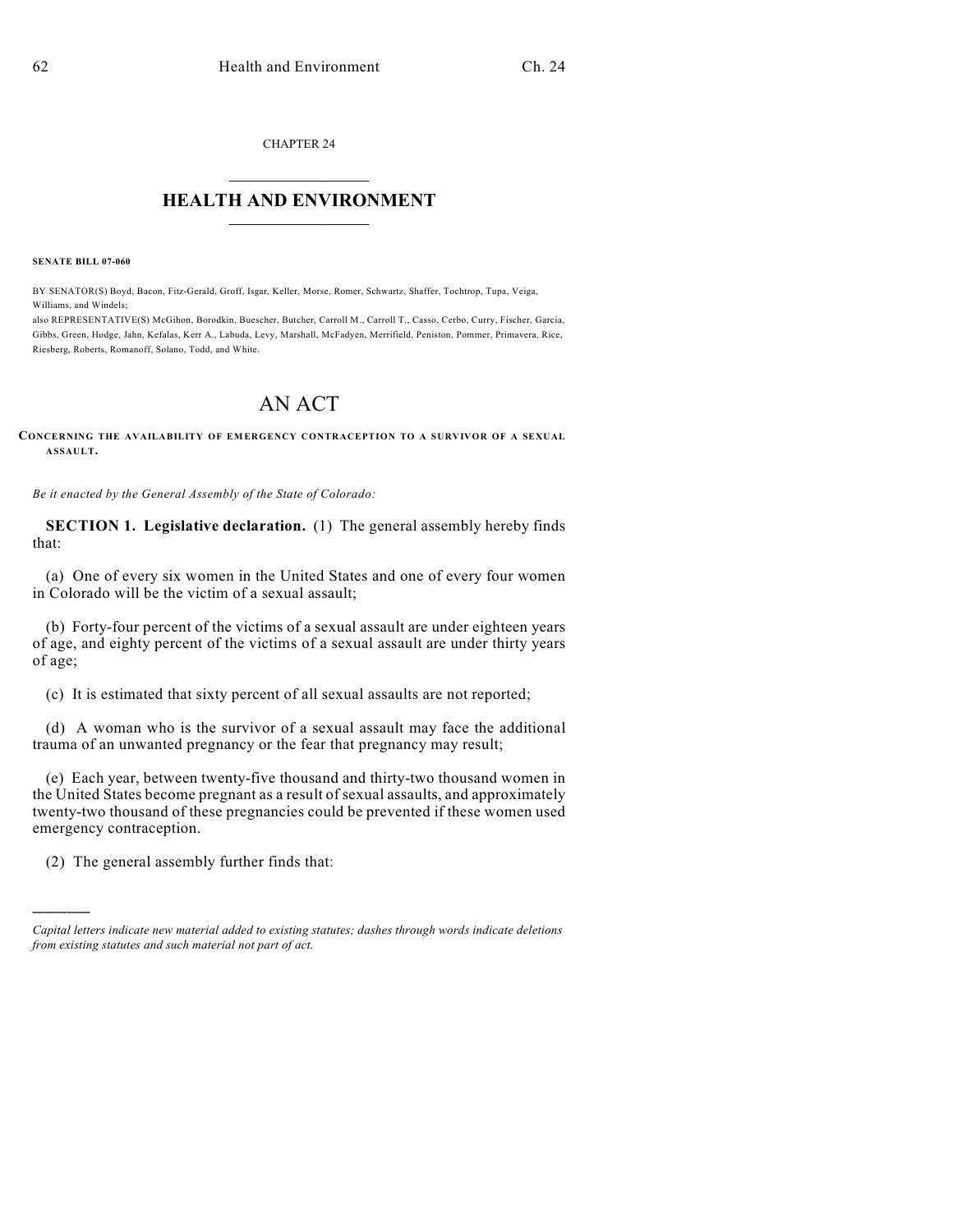(a) Standards of emergency care established by the American College of Emergency Medicine and the American Medical Association require that sexual assault survivors be counseled about their risk of pregnancy and offered emergency contraception;

(b) The "National Protocol for Sexual Assault Medical Forensic Examinations", issued by the United States Department of Justice Office on Violence Against Women, recognizes pregnancy as an "often overwhelming and genuine fear" of sexual assault survivors and recommends that health care providers "therefore discuss treatment options with patients, including reproductive health services";

(c) The federal Food and Drug Administration has declared emergency contraception to be safe and effective in preventing unintended pregnancy and has approved over-the-counter access to the medication for women over eighteen years of age;

(d) Emergency contraception is designed to prevent pregnancy if taken within one hundred twenty hours after unprotected sexual intercourse, but it is most effective if taken within twenty-four hours after unprotected sexual intercourse;

(e) A survey of Colorado hospitals found that there are inconsistent policies and practices for dispensing emergency contraception and providing education to sexual assault survivors;

(f) Because emergency contraception is time-sensitive and a sexual assault survivor may have delayed seeking hospital treatment, it is critical that she be informed of this option at the time of her treatment.

(3) The general assembly declares that the purpose of this act is to promote awareness of the availability of emergency contraception for sexual assault survivors as a compassionate response to their traumas. The general assembly further declares that the purpose of this act is to reduce the number of unintended pregnancies and induced abortions that result from sexual assault.

**SECTION 2.** Part 1 of article 3 of title 25, Colorado Revised Statutes, is amended BY THE ADDITION OF A NEW SECTION to read:

**25-3-110. Emergency contraception - definitions.** (1) FOR PURPOSES OF THIS SECTION, UNLESS THE CONTEXT OTHERWISE REQUIRES:

(a) "EMERGENCY CONTRACEPTION" MEANS A DRUG APPROVED BY THE FEDERAL FOOD AND DRUG ADMINISTRATION THAT PREVENTS PREGNANCY AFTER SEXUAL INTERCOURSE, INCLUDING BUT NOT LIMITED TO ORAL CONTRACEPTIVE PILLS; EXCEPT THAT "EMERGENCY CONTRACEPTION" SHALL NOT INCLUDE RU-486, MIFEPRISTONE, OR ANY OTHER DRUG OR DEVICE THAT INDUCES A MEDICAL ABORTION.

(b) "SEXUAL ASSAULT SURVIVOR" SHALL HAVE THE SAME MEANING AS "VICTIM" AS DEFINED IN SECTION 18-3-401 (7), C.R.S.

(2) NOTWITHSTANDING ANY OTHER PROVISION OF LAW TO THE CONTRARY, ALL